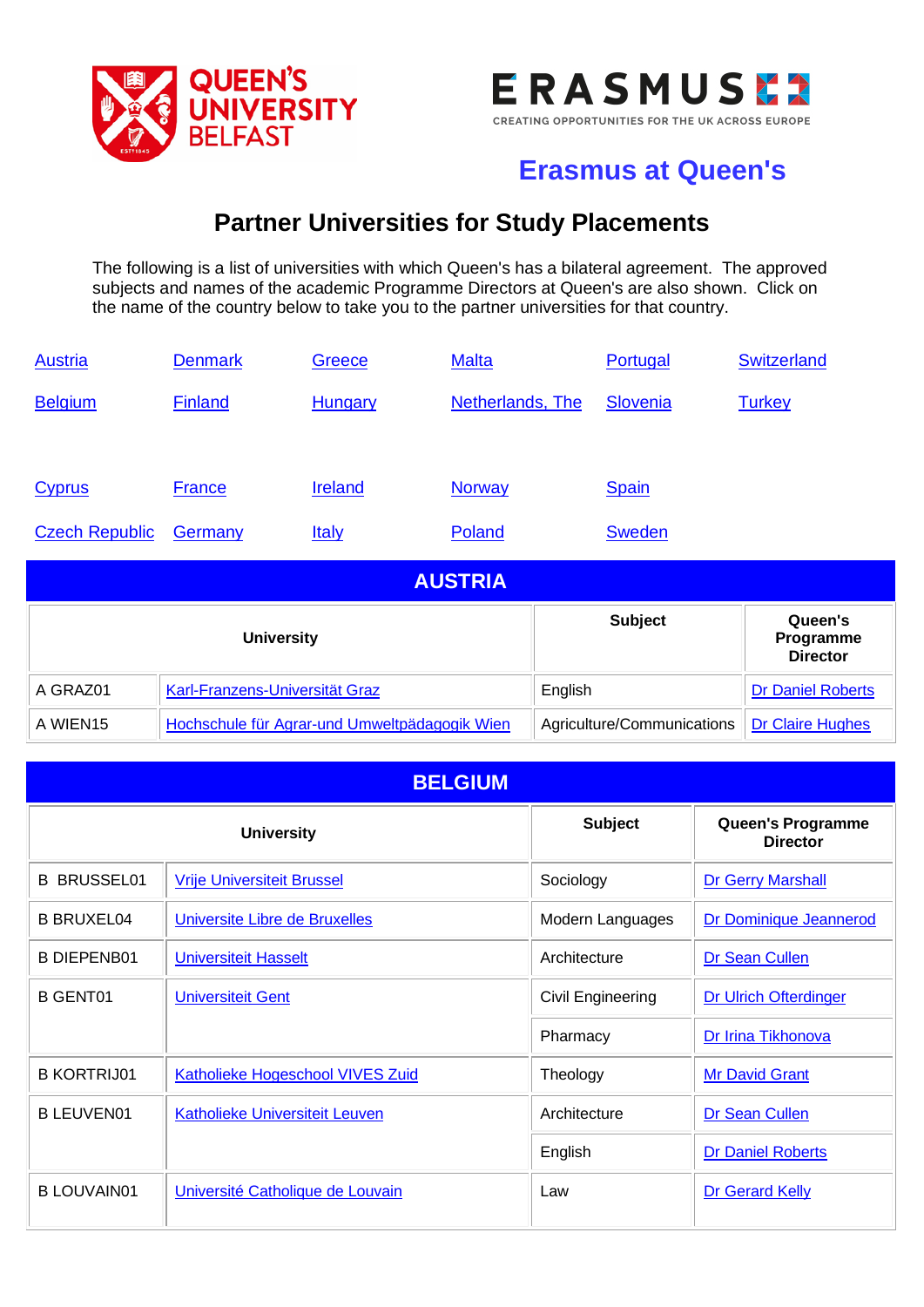| <b>CYPRUS</b>       |                             |                          |                                             |
|---------------------|-----------------------------|--------------------------|---------------------------------------------|
|                     | <b>University</b>           | <b>Subject</b>           | <b>Queen's Programme</b><br><b>Director</b> |
| <b>CY NICOSIA23</b> | <b>Frederick University</b> | <b>Civil Engineering</b> | <b>Dr Ulrich Ofterdinger</b>                |

## <span id="page-1-2"></span>**CZECH REPUBLIC**

**CZECH REPUB**

<span id="page-1-3"></span>

|              | <b>University</b>                    | <b>Subject</b>                              | <b>Queen's Programme</b><br><b>Director</b> |
|--------------|--------------------------------------|---------------------------------------------|---------------------------------------------|
| CZ BRNO05    | <b>Masaryk University</b>            | <b>Politics &amp; International Studies</b> | Dr Jamie Pow                                |
|              |                                      | Psychology                                  | Dr Gülseli Baysu                            |
| CZ OSTRAVA02 | Ostravská Univerzita v Ostravě       | History                                     | Dr Jamie Pow                                |
| CZ PLZEN01   | University of West Bohemia in Pilsen | Informatics, Computer<br>Science            | Dr Deepak<br>Padmanabhan                    |

<span id="page-1-0"></span>

| <b>DENMARK</b>                      |                                        |                                             |                                      |
|-------------------------------------|----------------------------------------|---------------------------------------------|--------------------------------------|
| <b>Subject</b><br><b>University</b> |                                        |                                             | Queen's Programme<br><b>Director</b> |
| DK ARHUS01                          | <b>Aarhus Universitet</b>              | English                                     | <b>Dr Daniel Roberts</b>             |
|                                     |                                        | History                                     | Dr Jamie Pow                         |
| DK KOBENHA01                        | <b>Kobenhavns Universitet</b>          | Anthropology                                | Dr Jamie Pow                         |
|                                     |                                        | Law                                         | <b>Dr Gerard Kelly</b>               |
|                                     |                                        | <b>Politics &amp; International Studies</b> | Dr Jamie Pow                         |
|                                     |                                        | Psychology                                  | Dr Gülseli Baysu                     |
| DK LYNBY01                          | <b>Technical University of Denmark</b> | <b>Mechanical Engineering</b>               | Dr Gasser Abdelal                    |

<span id="page-1-1"></span>

| <b>FINLAND</b> |                                                    |                                             |                                      |
|----------------|----------------------------------------------------|---------------------------------------------|--------------------------------------|
|                | <b>University</b>                                  | <b>Subject</b>                              | Queen's Programme<br><b>Director</b> |
| SF HELSINK01   | University of Helsinki                             | Chemistry                                   | <b>Dr Paul Stevenson</b>             |
|                |                                                    | <b>Politics &amp; International Studies</b> | Dr Jamie Pow                         |
| SF JYVASKY01   | University of Jyväskylä                            | <b>Politics &amp; International Studies</b> | Dr Jamie Pow                         |
|                |                                                    | Sociology                                   | <b>Dr Gerry Marshall</b>             |
| SF KUOPIO12    | <b>University of Eastern Finland</b>               | Social Work                                 | <b>Dr Gerry Marshall</b>             |
| SF MIKKELI07   | Mikkeli Polytechnic, Savolinna School of<br>Health | Nursing and Midwifery                       | <b>Dr Catherine</b><br>Monaghan      |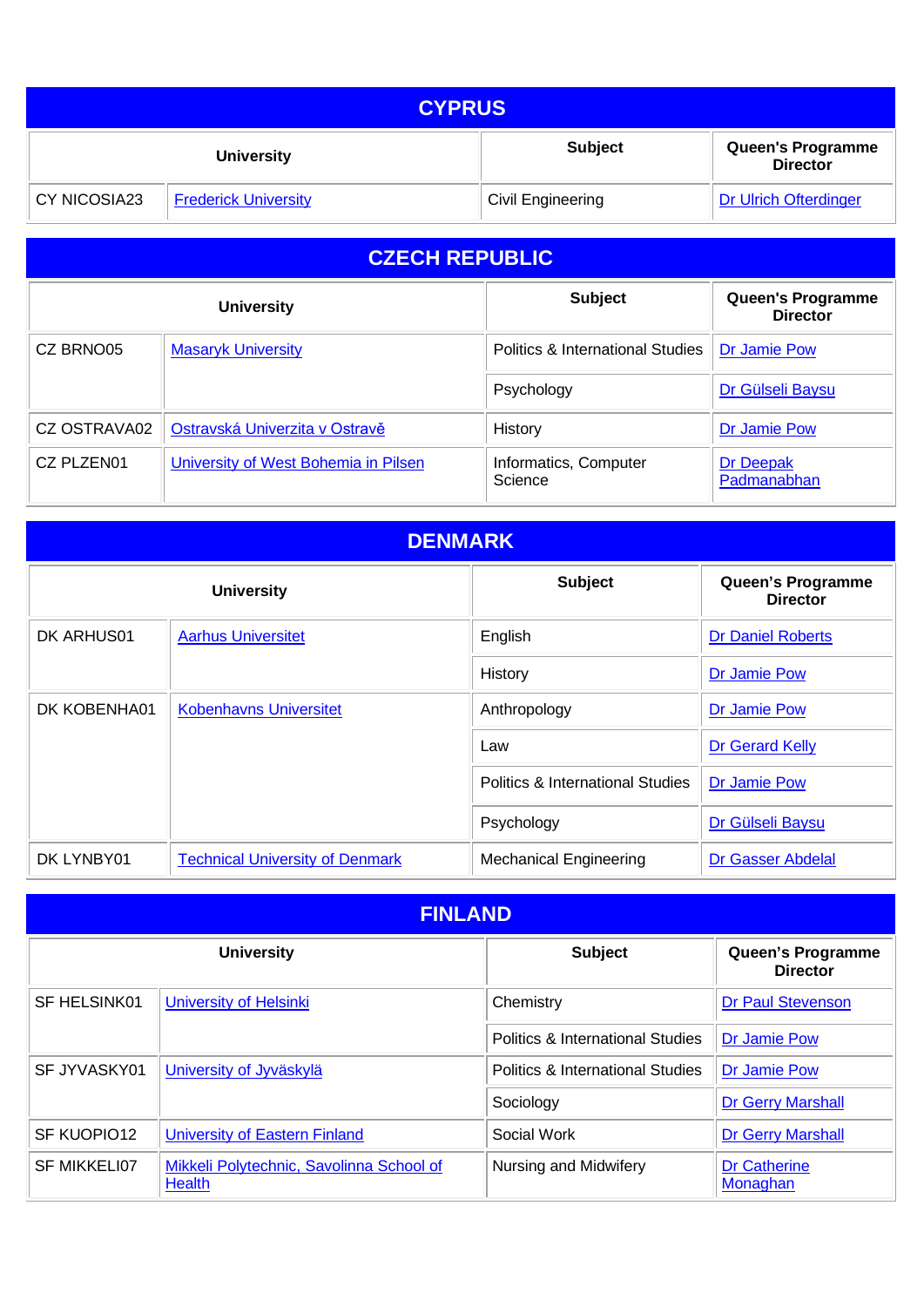<span id="page-2-0"></span>

| <b>FRANCE</b> |                                                               |                                             |                                      |
|---------------|---------------------------------------------------------------|---------------------------------------------|--------------------------------------|
|               | <b>University</b>                                             | <b>Subject</b>                              | Queen's Programme<br><b>Director</b> |
| F BORDEAU37   | Institut d'études politiques de Bordeaux                      | History                                     | Dr Jamie Pow                         |
| F CAEN01      | Université de Caen Basse-Normandie                            | Chemistry                                   | <b>Dr Paul Stevenson</b>             |
| F CERGY07     | Université de Cergy-Pontoise                                  | <b>Civil Engineering</b>                    | <b>Dr Ulrich Ofterdinger</b>         |
|               |                                                               | Politics & International Studies            | <b>Dr Jamie Pow</b>                  |
| F CLERMON48   | <b>University of Clermont Auvergne</b>                        | Civil Engineering                           | <b>Dr Ulrich Ofterdinger</b>         |
| F COMPIEG05   | École Supérieure de Chimie Organique et<br>Minérale (ESCOM)   | Chemistry                                   | <b>Dr Paul Stevenson</b>             |
| F DIJON01     | Université de Bourgogne                                       | Archaeology                                 | <b>Dr Maarten Blaauw</b>             |
|               |                                                               | Geography                                   | <b>Dr Patricia Warke</b>             |
| F GRENOBL51   | Université Joseph Fournier Grenoble I                         | Geography                                   | <b>Dr Patricia Warke</b>             |
| F GRENOBL23   | Institut d'Etudes Politiques de Grenoble                      | <b>Politics &amp; International Studies</b> | Dr Jamie Pow                         |
| F LILLE11     | Université Catholique de Lille                                | <b>Politics &amp; International Studies</b> | Dr Jamie Pow                         |
| F LYON01      | Université Claude Bernard, Lyon 1                             | Physics                                     | <b>Dr David Jess</b>                 |
| F LYON03      | Université Jean Moulin (Lyon III)                             | Law                                         | Dr Gerard Kelly                      |
| F LYON61      | Institut d'Etudes Politiques de Lyon                          | <b>Politics &amp; International Studies</b> | <b>Dr Jamie Pow</b>                  |
| F MONTPEL03   | Université Paul Valéry Montpellier 3                          | Modern Languages                            | Dr Dominique Jeannerod               |
| F MONTPEL08   | Ecole Nationale Supérieure de Chimie de<br><b>Montpellier</b> | Chemistry                                   | <b>Dr Paul Stevenson</b>             |
| F NANCY43     | Université de Lorraine                                        | Modern Languages                            | Dr Dominique Jeannerod               |
| F ORLEANS01   | Université d'Orléans                                          | Modern Languages                            | Dr Dominique Jeannerod               |
| F PARIS012    | Université Paris-Est Créteil Val de Marne                     | History                                     | Dr Jamie Pow                         |
| F PARIS052    | Institut Catholique de Paris                                  | Sociology                                   | <b>Dr Gerry Marshall</b>             |
| F POITIER01   | Université de Poitiers                                        | Modern Languages                            | Dr Dominique Jeannerod               |
| F POITIER05   | Ecole Nationale Supérieure de Mécanique<br>et d'Aérotechnique | Aerospace Engineering                       | Dr Gasser Abdelal                    |
| F RENNES01    | Université de Rennes I                                        | Informatics, Computer Science               | Dr Deepak Padmanabhan                |
|               |                                                               | <b>Mathematics</b>                          | Dr Thomas Huettemann                 |
| F RENNES10    | Institut National des Sciences Appliquées<br>de Rennes        | Informatics, Computer Science               | Dr Deepak Padmanabhan                |
| F RENNES16    | Ecole Nationale Supérieure d'Architecture<br>de Bretagne      | Architecture                                | Dr Sean Cullen                       |
| F RENNES28    | Institute d'Etudes Politiques de Rennes                       | <b>Politics &amp; International Studies</b> | Dr Jamie Pow                         |
| F STRASBO48   | Université de Strasbourg                                      | Management/Business                         | Dr Subhadip Chakrabarti              |
|               |                                                               | <b>Politics &amp; International Studies</b> | <b>Dr Jamie Pow</b>                  |
| F TOULOUS01   | Université des Sciences Sociales Toulouse                     | Law                                         | Dr Gerard Kelly                      |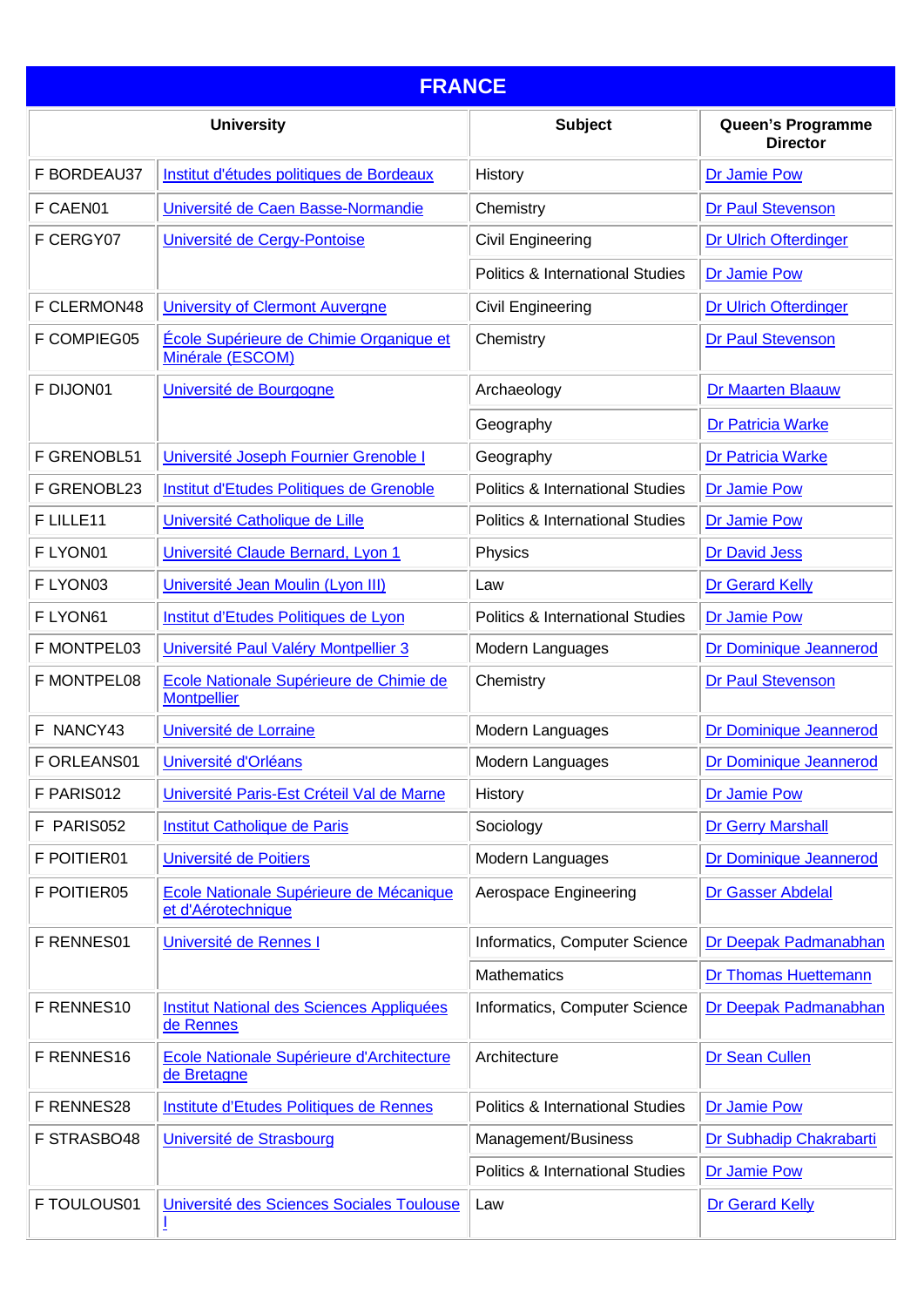| TOULOUSE03  | <b>Paul Sabatier University - Toulouse III</b> | <b>Mathematics</b>               | <b>Dr Thomas Huettemann</b>  |
|-------------|------------------------------------------------|----------------------------------|------------------------------|
| F TOULOUS48 | Institut d'Etudes Politiques de Toulouse       | Politics & International Studies | Dr Jamie Pow                 |
| F TOURS01   | Université Francois Rabelais Tours             | Chemistry                        | <b>Dr Paul Stevenson</b>     |
|             |                                                | Drama/Modern Languages           | <b>Dr Miguel Ortiz</b>       |
|             |                                                | Planning                         | Dr Jenny Crawford            |
| F VANNES04  | Université de Bretagne Sud                     | Civil Engineering                | <b>Dr Ulrich Ofterdinger</b> |

<span id="page-3-0"></span>

| <b>GERMANY</b>     |                                           |                                             |                                      |
|--------------------|-------------------------------------------|---------------------------------------------|--------------------------------------|
|                    | <b>University</b>                         | <b>Subject</b>                              | Queen's Programme<br><b>Director</b> |
| <b>D AACHEN01</b>  | Rheinisch-Westfälische Technische         | <b>Chemical Engineering</b>                 | <b>Dr Paul Stevenson</b>             |
|                    | <b>Hochschule Aachen</b>                  | <b>Electrical Engineering</b>               | Dr David McNeill                     |
|                    |                                           | <b>Mechanical Engineering</b>               | Dr Gasser Abdelal                    |
| D BIELEFE01        | Universität Bielefeld                     | <b>Mathematics</b>                          | <b>Dr Thomas Huettemann</b>          |
| D BONN01           | Rheinische Friedrich-Wilhelms-Universität | English                                     | <b>Dr Daniel Roberts</b>             |
|                    | <b>Bonn</b>                               | Geography                                   | <b>Dr Maarten Blaauw</b>             |
| <b>D BREMEN01</b>  | Universität Bremen                        | <b>Politics &amp; International Studies</b> | <b>Dr Jamie Pow</b>                  |
| D DRESDEN02        | Technische Universität Dresden            | <b>Politics &amp; International Studies</b> | Dr Jamie Pow                         |
| D DUSSELD01        | Heinrich-Heine-Universität Düsseldorf     | Sociology                                   | <b>Dr Gerry Marshall</b>             |
| D FLENSBU02        | <b>Fachhochschule Flensburg</b>           | <b>Chemical Engineering</b>                 | <b>Dr Paul Stevenson</b>             |
| <b>D FRANKFU08</b> | Europa-Universität Viadrina, Frankfurt    | History                                     | <b>Dr Jamie Pow</b>                  |
| D GOTTING01        | Georg-August-Universität Göttingen        | Geography                                   | <b>Dr Patricia Warke</b>             |
| D HANNOV01         | Universität Hannover                      | Geography                                   | <b>Dr Patricia Warke</b>             |
| D HEIDELB01        | Ruprecht-Karls-Universität Heidelberg     | Anthropology                                | <b>Dr Jamie Pow</b>                  |
|                    |                                           | English                                     | <b>Dr Daniel Roberts</b>             |
|                    |                                           | Medicine                                    | Dr Alyson McVeigh                    |
| D JENA01           | Friedrich Schiller Universität Jena       | Psychology                                  | Dr Gülseli Baysu                     |
| D KOLN04           | Universität Köln                          | Social Work                                 | <b>Dr Gerry Marshall</b>             |
| D KONSTAN01        | Universität Konstanz                      | Management/ Business                        | Dr Subhadip<br>Chakrabarti           |
|                    |                                           | <b>Politics &amp; International Studies</b> | Dr Jamie Pow                         |
| D MANNHEI01        | <b>Universitat Mannheim</b>               | Law                                         | <b>Dr Gerard Kelly</b>               |
|                    |                                           | <b>Politics &amp; International Studies</b> | Dr Jamie Pow                         |
|                    |                                           | Psychology                                  | Dr Gülseli Baysu                     |
| <b>D MUNCHEN01</b> | Ludwig-Maximilians Universität München    | Physics                                     | <b>Dr David Jess</b>                 |
|                    |                                           | Sociology                                   | <b>Dr Gerry Marshall</b>             |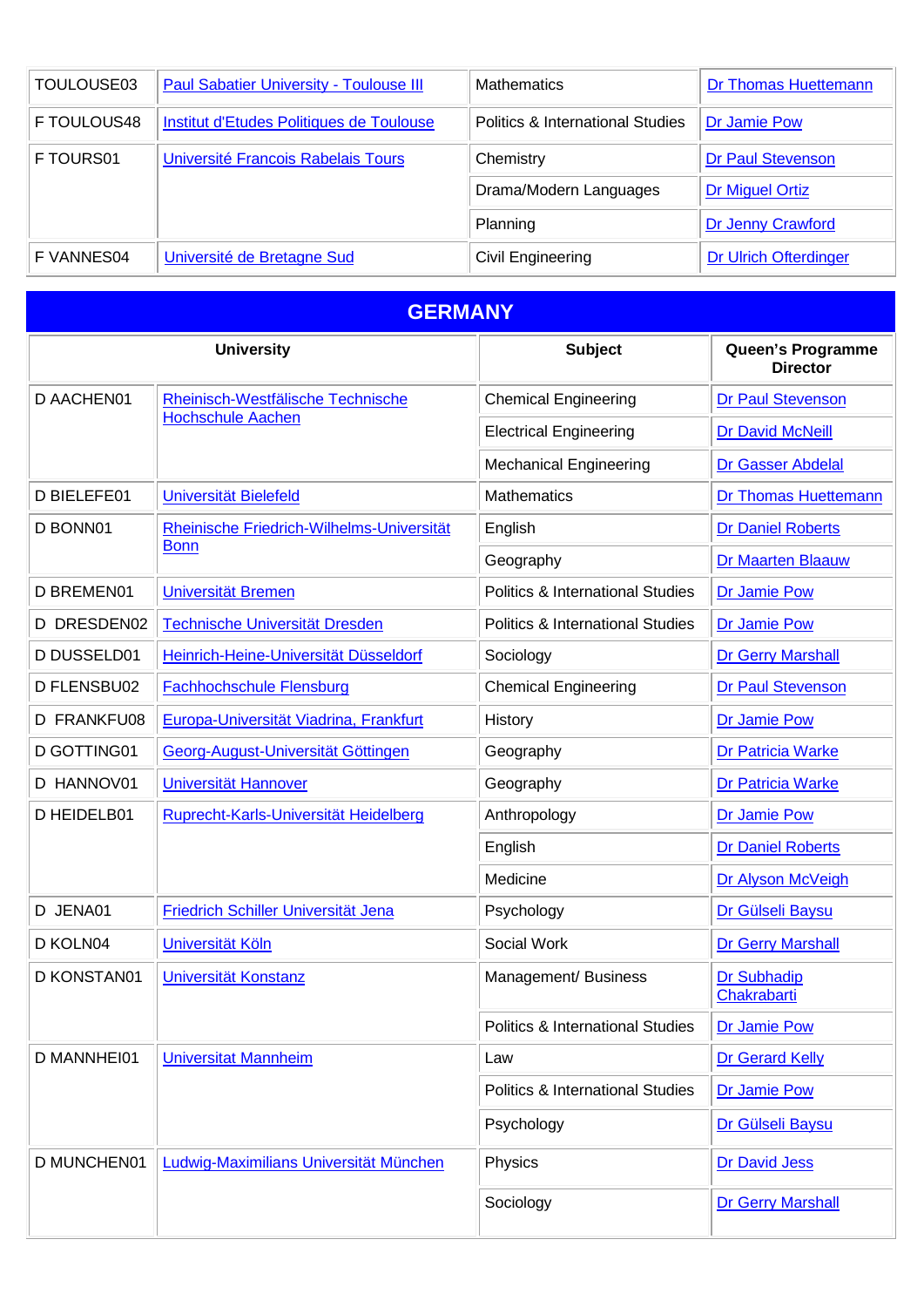| D MUNCHEN02 | Technische Universität München             | Architecture                  | Dr Sean Cullen                  |
|-------------|--------------------------------------------|-------------------------------|---------------------------------|
|             |                                            | Informatics, Computer Science | <b>Dr Deepak</b><br>Padmanabhan |
| D MUNSTER02 | Fachochschule Münster                      | Social Work                   | <b>Dr Gerry Marshall</b>        |
| D STUTTGA01 | Universität Stuttgart                      | Architecture                  | Dr Sean Cullen                  |
|             |                                            | Planning                      | Dr Jenny Crawford               |
| D TUBINGE01 | <b>Eberhard-Karls-Universität Tübingen</b> | Archaeology                   | <b>Dr Maarten Blaauw</b>        |
| D ULM01     | Universität Ulm                            | Physics                       | <b>Dr David Jess</b>            |

<span id="page-4-0"></span>

|                         | <b>University</b>                                     | <b>Subject</b>     | Queen's Programme<br><b>Director</b> |
|-------------------------|-------------------------------------------------------|--------------------|--------------------------------------|
| G ATHINE01              | <b>National and Kapodistrian University of Athens</b> | Law                | Dr Gerard Kelly                      |
|                         |                                                       | <b>Mathematics</b> | <b>Dr Thomas Huettemann</b>          |
|                         |                                                       | Music              | <b>Dr Miguel Ortiz</b>               |
| G KALLITH <sub>02</sub> | <b>Panteion University</b>                            | Anthropology       | Dr Jamie Pow                         |
| G KRISTIS04             | <b>Technological Educational Institute of Crete</b>   | Music              | <b>Dr Miguel Ortiz</b>               |
| G THESSAL01             | Aristotle University of Thessaloniki                  | Psychology         | Dr Gülseli Baysu                     |

<span id="page-4-1"></span>

| <b>HUNGARY</b> |                                                 |                |                                      |
|----------------|-------------------------------------------------|----------------|--------------------------------------|
|                | <b>University</b>                               | <b>Subject</b> | Queen's Programme<br><b>Director</b> |
| HU BUDAPES10   | Károli Gáspàr University of the Reformed Church | Theology       | <b>Mr David Grant</b>                |
| HU BUDAPES12   | <b>Pázmány Péter Catholic University</b>        | Law            | Dr Gerard Kelly                      |

<span id="page-4-2"></span>

| <b>IRELAND</b>        |                                               |                                             |                                      |
|-----------------------|-----------------------------------------------|---------------------------------------------|--------------------------------------|
|                       | <b>University</b>                             | <b>Subject</b>                              | Queen's Programme<br><b>Director</b> |
| IRL DUBLIN02          | <b>University College Dublin</b>              | Sociology                                   | <b>Dr Gerry Marshall</b>             |
| <b>IRL GALWAY01</b>   | <b>National University of Ireland, Galway</b> | Medicine                                    | Dr Alyson McVeigh                    |
| <b>IRL LIMERICK01</b> | <b>University of Limerick</b>                 | English                                     | <b>Dr Daniel Roberts</b>             |
|                       |                                               | <b>Politics &amp; International Studies</b> | Dr Jamie Pow                         |

<span id="page-4-3"></span>

| <b>ITALY</b>                                                                |                                  |             |                          |
|-----------------------------------------------------------------------------|----------------------------------|-------------|--------------------------|
| Queen's Programme<br><b>University</b><br><b>Subject</b><br><b>Director</b> |                                  |             |                          |
| I BOLZANO01                                                                 | Free University of Bozen-Bolzano | Social Work | <b>Dr Gerry Marshall</b> |
| I CHIETI01                                                                  | Università degli studi           | Philosophy  | Dr Jamie Pow             |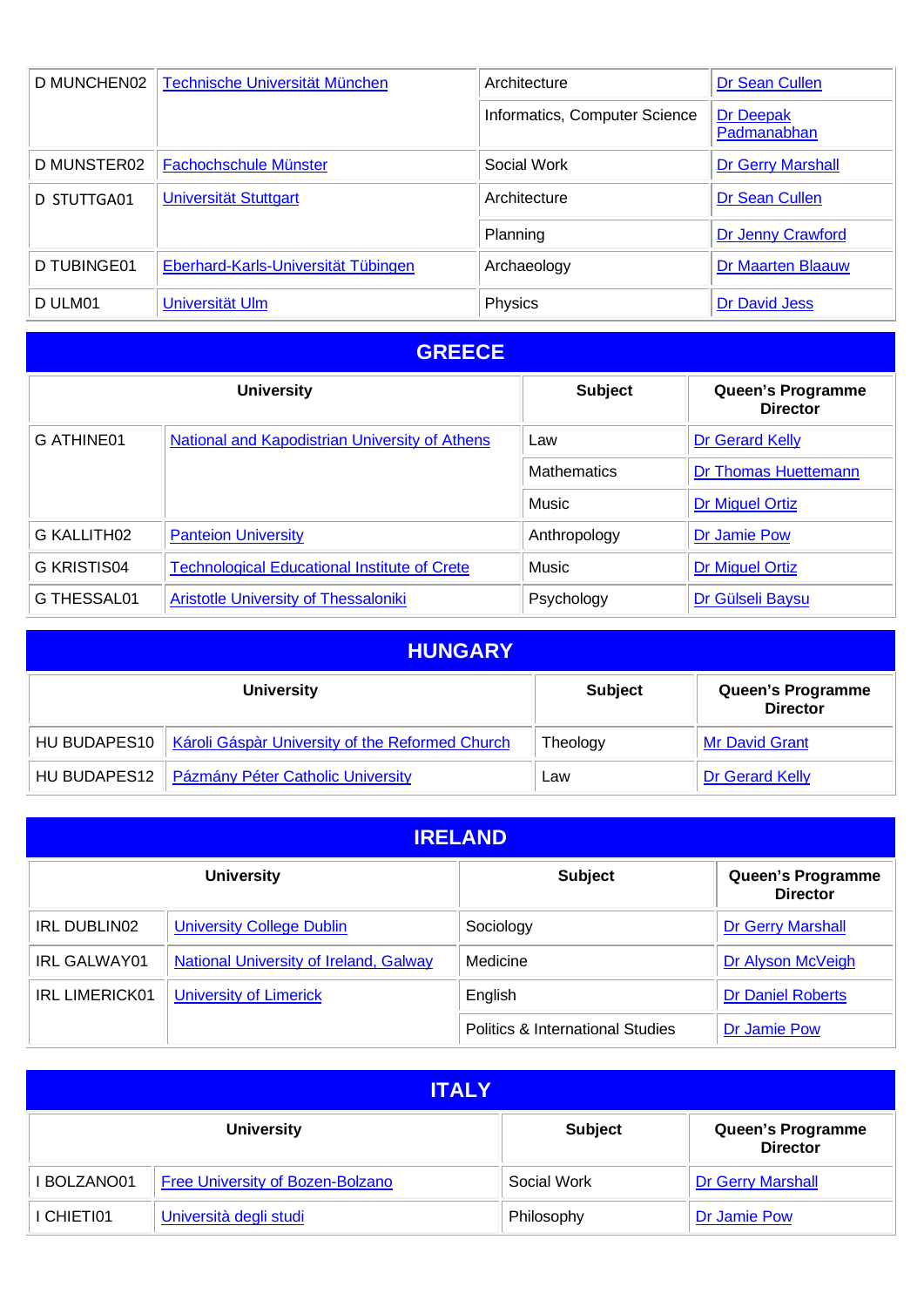|             | "g. D'annunzio" di chietipescara                |                       |                          |
|-------------|-------------------------------------------------|-----------------------|--------------------------|
| I PADOVA01  | Università degli studi di Padova                | Pharmacy              | Dr Irina Tikhonova       |
| I PAVIA01   | Universitá di Pavia                             | Chemistry             | <b>Dr Paul Stevenson</b> |
| I ROMA01    | Università degli studi di Roma "La Sapienza"    | Aerospace Engineering | Dr Gasser Abdelal        |
| TRENTO01    | Universitá degli studi di Trento                | Law                   | Dr Gerard Kelly          |
| I VENEZIA01 | Università degli studi "Ca' Foscari" di Venezia | Anthropology          | Dr Jamie Pow             |
|             |                                                 | Chemistry             | <b>Dr Paul Stevenson</b> |

<span id="page-5-0"></span>

| <b>MALTA</b> |                                |                |                                      |
|--------------|--------------------------------|----------------|--------------------------------------|
|              | <b>University</b>              | <b>Subject</b> | Queen's Programme<br><b>Director</b> |
| MT MALTA01   | <b>The University of Malta</b> | Archaeology    | <b>Dr Maarten Blaauw</b>             |

<span id="page-5-1"></span>

| <b>THE NETHERLANDS</b> |                                                                       |                                             |                                      |
|------------------------|-----------------------------------------------------------------------|---------------------------------------------|--------------------------------------|
|                        | <b>University</b>                                                     | <b>Subject</b>                              | Queen's Programme<br><b>Director</b> |
| <b>NL AMSTERD01</b>    | Universiteit van Amsterdam                                            | Geography                                   | Dr Patricia Warke                    |
|                        |                                                                       | History                                     | Dr Jamie Pow                         |
|                        |                                                                       | Planning                                    | Dr Jenny Crawford                    |
| <b>NL DELFT01</b>      | <b>Technische Universiteit Delft</b>                                  | Aerospace Engineering                       | <b>Dr Gasser Abdelal</b>             |
|                        |                                                                       | <b>Chemical Engineering</b>                 | Dr Paul Stevenson                    |
|                        |                                                                       | <b>Civil Engineering</b>                    | Dr Ulrich Ofterdinger                |
|                        |                                                                       | Physics                                     | <b>Dr David Jess</b>                 |
| <b>NL EINDHOV17</b>    | <b>Technische Universiteit Eindhoven</b>                              | <b>Chemical Engineering</b>                 | <b>Dr Paul Stevenson</b>             |
| <b>NL GRONING01</b>    | <b>Rijksuniversiteit Groningen</b>                                    | Music                                       | <b>Dr Miguel Ortiz</b>               |
|                        |                                                                       | Planning                                    | Dr Jenny Crawford                    |
| <b>NL KAMPEN02</b>     | Theologische Universiteit Van De<br>Gereformeerde Kerken in Nederland | Theology                                    | <b>Mr David Grant</b>                |
| <b>NL LEIDEN01</b>     | <b>Rijksuniversiteit Leiden</b>                                       | <b>Politics &amp; International Studies</b> | Dr Jamie Pow                         |
| <b>NL MAASTRI01</b>    | <b>Universiteit Maastricht</b>                                        | Law                                         | <b>Dr Gerard Kelly</b>               |
|                        |                                                                       | <b>Politics &amp; International Studies</b> | Dr Jamie Pow                         |
| <b>NL NIJMEGEN01</b>   | <b>Radboud University Nijmegen</b>                                    | English                                     | <b>Dr Daniel Roberts</b>             |
|                        |                                                                       | History                                     | Dr Jamie Pow                         |
|                        |                                                                       | Planning                                    | Dr Jenny Crawford                    |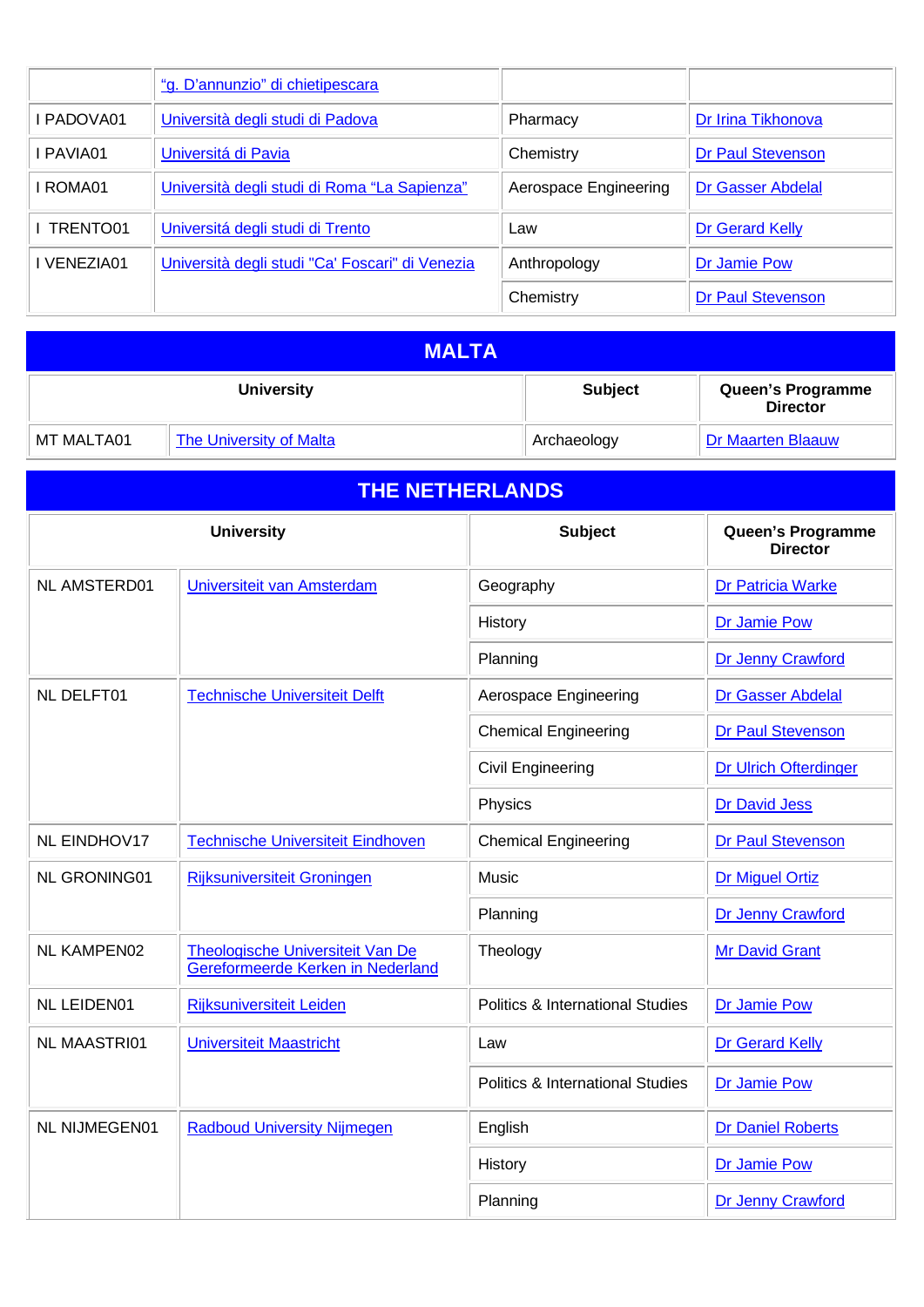|                     |                                       | Sociology                                   | <b>Dr Gerry Marshall</b> |
|---------------------|---------------------------------------|---------------------------------------------|--------------------------|
| <b>NL ROTTERD01</b> | <b>Erasmus Universiteit Rotterdam</b> | History                                     | Dr Jamie Pow             |
|                     |                                       | <b>Politics &amp; International Studies</b> | Dr Jamie Pow             |
|                     |                                       | Sociology                                   | <b>Dr Gerry Marshall</b> |
| NL UTRECHT01        | <b>Universiteit Utrecht</b>           | English                                     | <b>Dr Daniel Roberts</b> |
|                     |                                       | <b>Film Studies</b>                         | Dr Miguel Ortiz          |
|                     |                                       | History                                     | Dr Jamie Pow             |
|                     |                                       | Law                                         | Dr Gerard Kelly          |
|                     |                                       | Psychology                                  | Dr Gülseli Baysu         |

<span id="page-6-1"></span>

| <b>NORWAY</b>                                                               |                             |                                             |                   |  |
|-----------------------------------------------------------------------------|-----------------------------|---------------------------------------------|-------------------|--|
| <b>Subject</b><br>Queen's Programme<br><b>University</b><br><b>Director</b> |                             |                                             |                   |  |
| BERGEN01<br>N                                                               | <b>Universitetet Bergen</b> | Medicine                                    | Dr Alyson McVeigh |  |
|                                                                             |                             | Philosophy                                  | Dr Jamie Pow      |  |
| N OSLO01                                                                    | University of Oslo          | History                                     | Dr Jamie Pow      |  |
|                                                                             |                             | <b>Politics &amp; International Studies</b> | Dr Jamie Pow      |  |

<span id="page-6-2"></span>

| <b>POLAND</b> |                                       |                                             |                                      |
|---------------|---------------------------------------|---------------------------------------------|--------------------------------------|
|               | <b>University</b>                     | <b>Subject</b>                              | Queen's Programme<br><b>Director</b> |
| PL LUBLIN01   | Uniwersytet Marii Curie-Skolodowskiej | <b>Politics &amp; International Studies</b> | <b>Dr Jamie Pow</b>                  |
| PL WARSZAW01  | <b>University of Warsaw</b>           | History                                     | Dr Jamie Pow                         |
|               |                                       | <b>Politics &amp; International Studies</b> | <b>Dr Jamie Pow</b>                  |

<span id="page-6-0"></span>

| <b>PORTUGAL</b>                                                             |                         |                  |                          |  |
|-----------------------------------------------------------------------------|-------------------------|------------------|--------------------------|--|
| <b>Subject</b><br>Queen's Programme<br><b>University</b><br><b>Director</b> |                         |                  |                          |  |
| P BRAGA01                                                                   | Universidade do Minho   | Modern Languages | Dr Anne Holloway         |  |
| P COIMBRA01                                                                 | Universidade de Coimbra | Archaeology      | <b>Dr Maarten Blaauw</b> |  |
|                                                                             |                         | English          | <b>Dr Daniel Roberts</b> |  |
|                                                                             |                         | Modern Languages | Dr Anne Holloway         |  |
| P LISBOA109                                                                 | Universidade de Lisboa  | Modern Languages | Dr Anne Holloway         |  |
| PORTO02<br>P.                                                               | Universidade do Porto   | Modern Languages | Dr Anne Holloway         |  |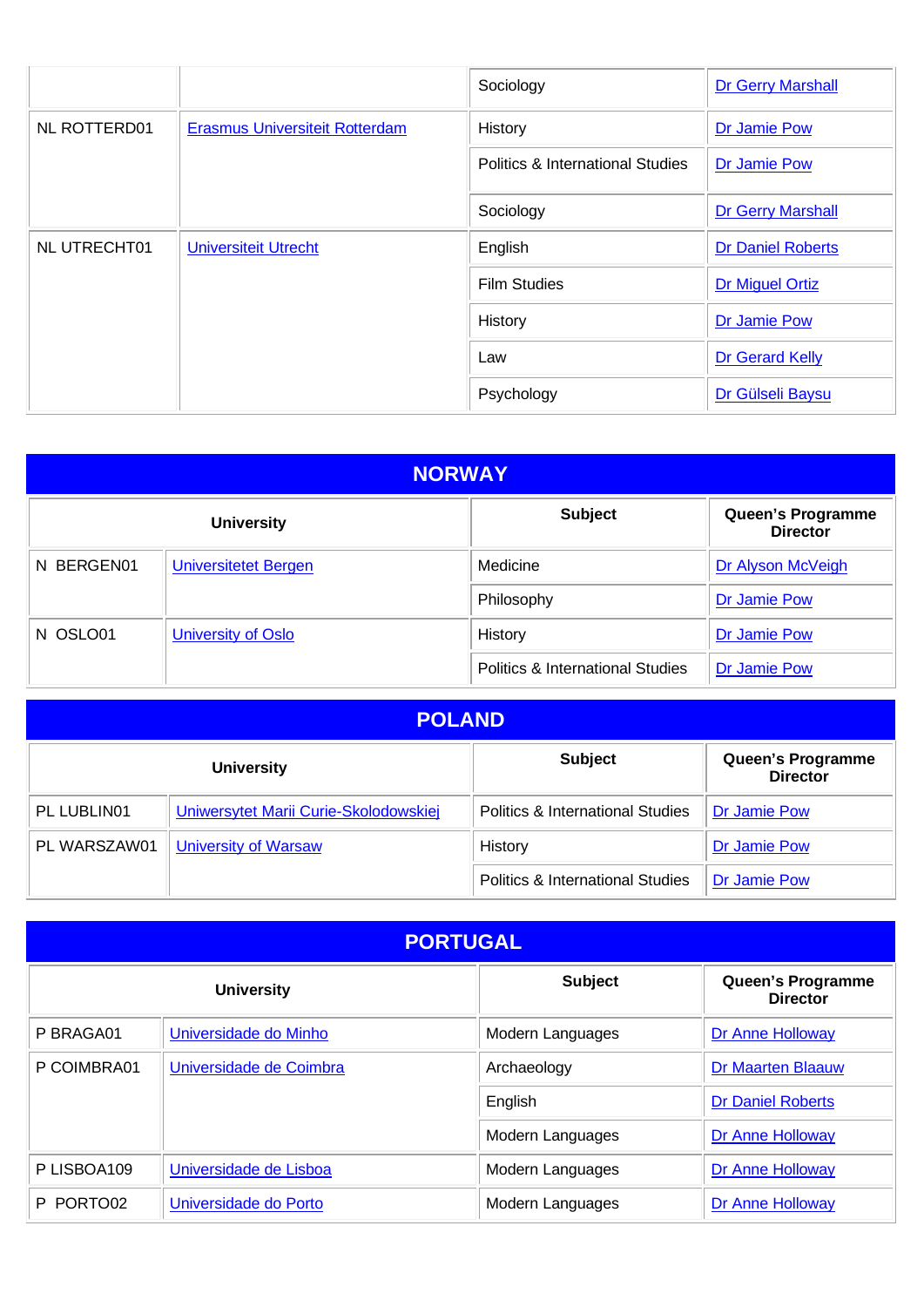<span id="page-7-0"></span>

| <b>SLOVENIA</b> |                      |                                             |                                             |
|-----------------|----------------------|---------------------------------------------|---------------------------------------------|
|                 | <b>University</b>    | <b>Subject</b>                              | <b>Queen's Programme</b><br><b>Director</b> |
| SI LJUBLJA01    | Univerza v Ljubljani | English                                     | <b>Dr Daniel Roberts</b>                    |
|                 |                      | <b>Politics &amp; International Studies</b> | Dr Jamie Pow                                |

<span id="page-7-1"></span>

| <b>SPAIN</b>    |                                              |                                             |                                      |
|-----------------|----------------------------------------------|---------------------------------------------|--------------------------------------|
|                 | <b>University</b>                            | <b>Subject</b>                              | Queen's Programme<br><b>Director</b> |
| E ALCAL-H01     | Universidad de Alcalá                        | Law                                         | <b>Dr Gerard Kelly</b>               |
| E ALICANT01     | Universidad de Alicante                      | Social Work                                 | <b>Dr Gerry Marshall</b>             |
|                 |                                              | Modern Languages                            | Dr Anne Holloway                     |
| E BADJOZ01      | Universidad de Extremedura                   | Modern Languages                            | Dr Anne Holloway                     |
| E BARCELO01     | Universitat de Barcelona                     | English                                     | <b>Dr Daniel Roberts</b>             |
| E BARCELO02     | Universitat Autònoma de Barcelona            | <b>Mathematics</b>                          | <b>Dr Thomas Huettemann</b>          |
|                 |                                              | <b>Politics &amp; International Studies</b> | <b>Dr Jamie Pow</b>                  |
|                 |                                              | Sociology                                   | <b>Dr Gerry Marshall</b>             |
| BARCELO15<br>E. | <b>Universitat Pompeu Fabra</b>              | <b>Electrical Engineering</b>               | <b>Dr David McNeill</b>              |
| E BURGOS01      | <b>Universidad de Burgos</b>                 | Civil Engineering                           | <b>Dr Ulrich Ofterdinger</b>         |
| E CIUDA-R01     | Universidad de Castilla-La Mancha            | Modern Languages                            | Dr Anne Holloway                     |
|                 |                                              | Informatics, Computer Science               | <b>Dr Deepak</b><br>Padmanabhan      |
| E GRANADA01     | Universidad de Granada                       | Archaeology                                 | <b>Dr Maarten Blaauw</b>             |
|                 |                                              | Geography                                   | <b>Dr Patricia Warke</b>             |
| E LAS-PAL01     | Universidad de Las Palmas de Gran<br>Canaria | Informatics, Computer Science               | <b>Dr Deepak</b><br>Padmanabhan      |
|                 |                                              | Modern Languages                            | Dr Anne Holloway                     |
| E LEON01        | Universidad de León                          | Modern Languages                            | Dr Anne Holloway                     |
| E LOGRONO01     | Universidad de La Rioja                      | Chemistry                                   | Dr Paul Stevenson                    |
| E LOGRONO01     | Universidad de La Rioja                      | English                                     | <b>Dr Daniel Roberts</b>             |
| E MADRID03      | Universidad Complutense de Madrid            | Mathematics                                 | Dr Thomas Huettemann                 |
|                 |                                              | Psychology                                  | Dr Gülseli Baysu                     |
|                 |                                              | Modern Languages                            | Dr Anne Holloway                     |
| E MADRID04      | Universidad Autónoma de Madrid               | Archaeology                                 | <b>Dr Maarten Blaauw</b>             |
|                 |                                              | Geography                                   | Dr Patricia Warke                    |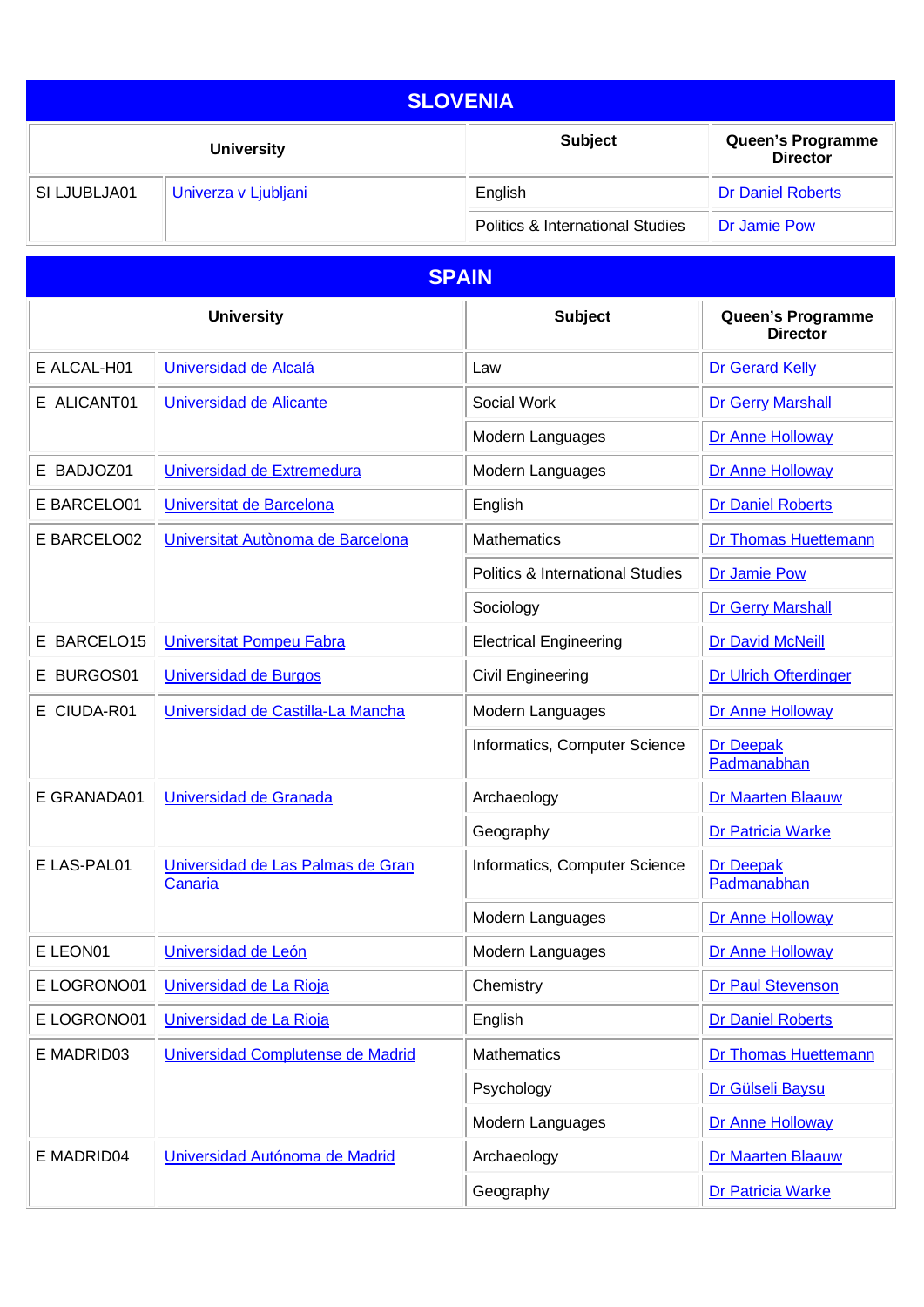| E MADRID05  | Universidad Politécnica de Madrid         | Civil Engineering             | <b>Dr Ulrich Ofterdinger</b> |
|-------------|-------------------------------------------|-------------------------------|------------------------------|
|             |                                           | Informatics, Computer Science | Dr Deepak<br>Padmanabhan     |
| E MADRID114 | <b>ESIC Business and Marketing School</b> | Management/Business           | Dr Subhadip Chakrabarti      |
| E MURCIA04  | Universidad Politécnica de Cartagena      | <b>Electrical Engineering</b> | <b>Dr David McNeill</b>      |
| E OVIEDO01  | Universidad de Oviedo                     | Medicine                      | Dr Alyson McVeigh            |
|             |                                           | Modern Languages              | Dr Anne Holloway             |
| E PAMPLON01 | <b>University of Navarra</b>              | Pharmacy                      | Dr Irina Tikhonova           |
| E SALAMAN02 | Universidad de Salamanca                  | Criminology                   | <b>Dr Gerry Marshall</b>     |
|             |                                           | Law                           | Dr Gerard Kelly              |
| E SANTAND01 | Universidad de Cantabria                  | Physics                       | <b>Dr David Jess</b>         |
| E SEVILLA03 | Universidad Pablo de Olavide de Sevilla   | Modern Languages              | Dr Anne Holloway             |
| E ZARAGOZ01 | Universidad de Zaragoza                   | Chemistry                     | <b>Dr Paul Stevenson</b>     |
|             |                                           | Law                           | Dr Gerard Kelly              |

<span id="page-8-0"></span>

| <b>SWEDEN</b>     |                                          |                                             |                              |  |  |  |
|-------------------|------------------------------------------|---------------------------------------------|------------------------------|--|--|--|
| <b>University</b> |                                          | <b>Subject</b>                              | Queen's Programme Director   |  |  |  |
| S GOTEBOR02       | <b>Chalmers University of Technology</b> | <b>Electrical Engineering</b>               | <b>Dr David McNeill</b>      |  |  |  |
|                   |                                          | <b>Mechanical Engineering</b>               | Dr Gasser Abdelal            |  |  |  |
| S KARLSKR01       | <b>Blekinge Institute of Technology</b>  | Planning                                    | Dr Jenny Crawford            |  |  |  |
| S LUND01          | <b>Lund University</b>                   | Geography                                   | Dr Patricia Warke            |  |  |  |
|                   |                                          | Law                                         | Dr Gerard Kelly              |  |  |  |
|                   |                                          | <b>Politics &amp; International Studies</b> | Dr Jamie Pow                 |  |  |  |
|                   |                                          | Sociology                                   | <b>Dr Gerry Marshall</b>     |  |  |  |
|                   |                                          | Social Work                                 | <b>Dr Gerry Marshall</b>     |  |  |  |
| S STOCKHO01       | <b>Stockholm University</b>              | Anthropology                                | <b>Dr Jamie Pow</b>          |  |  |  |
|                   |                                          | Planning                                    | Dr Jenny Crawford            |  |  |  |
|                   |                                          | <b>Politics &amp; International Studies</b> | Dr Jamie Pow                 |  |  |  |
| S STOCKHO04       | Kungl Tekniska Hogskolan (KTH)           | Civil Engineering                           | <b>Dr Ulrich Ofterdinger</b> |  |  |  |
|                   |                                          | Planning                                    | Dr Jenny Crawford            |  |  |  |
| S UMEA01          | <b>Umeå University</b>                   | Philosophy                                  | Dr Jamie Pow                 |  |  |  |